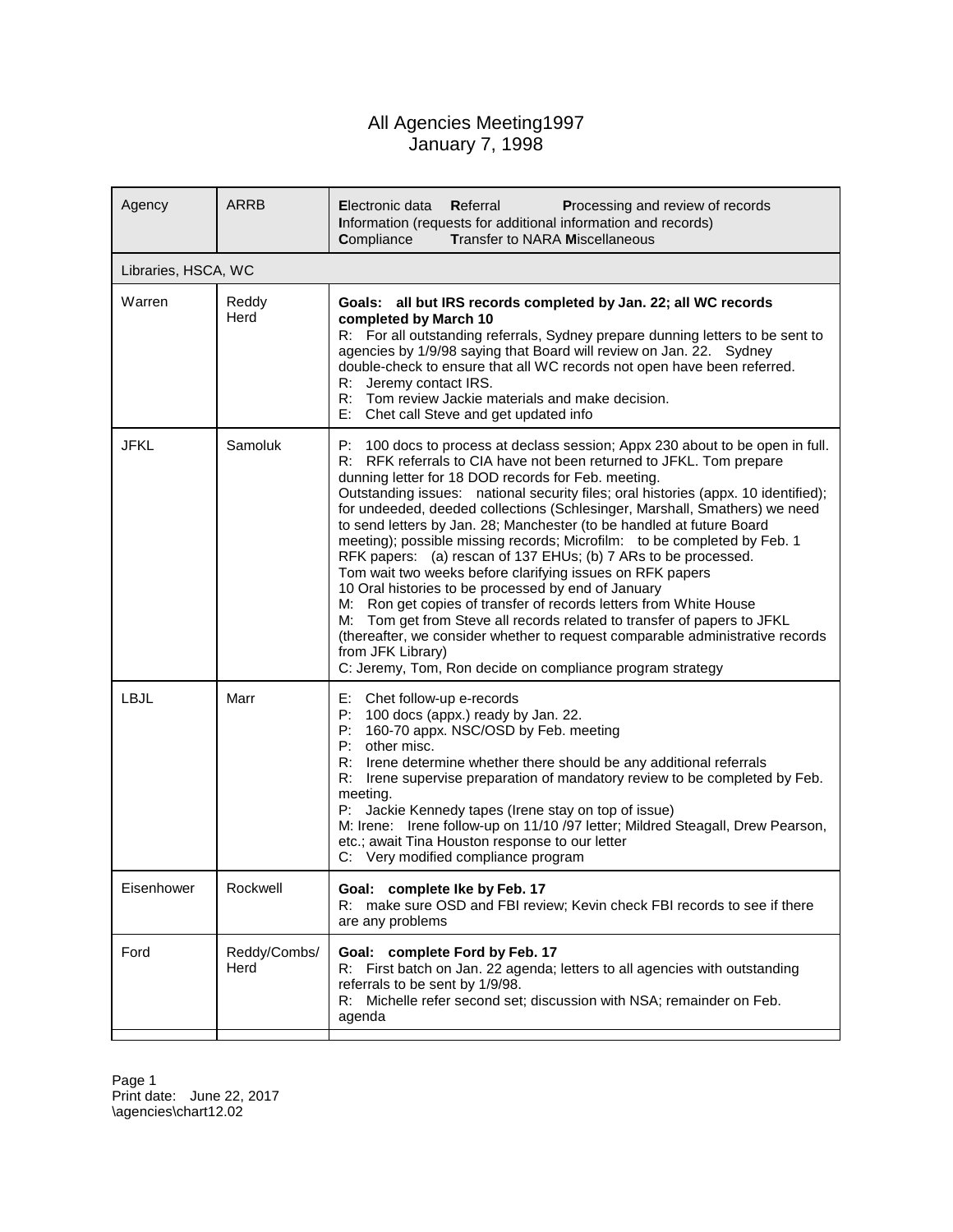| Agency        | <b>ARRB</b>        | Electronic data<br>Referral<br>Processing and review of records<br>Information (requests for additional information and records)<br><b>Transfer to NARA Miscellaneous</b><br>Compliance                                                                                                                                                                                                                                                                                                                                                                                                                                                                                                                                                                                                                                                        |
|---------------|--------------------|------------------------------------------------------------------------------------------------------------------------------------------------------------------------------------------------------------------------------------------------------------------------------------------------------------------------------------------------------------------------------------------------------------------------------------------------------------------------------------------------------------------------------------------------------------------------------------------------------------------------------------------------------------------------------------------------------------------------------------------------------------------------------------------------------------------------------------------------|
| <b>HSCA</b>   | Tiernan<br>Freeman | Goal: complete HSCA by March 10<br>P: numbered files Ben: separate out IRS and give to Jeremy; complete all<br>referrals by 1/9/98; previously referred: CIA to be returned by 2/10/98; FBI by<br>Jan. 14 ID all subjects of referred docs and implement strategy for review;<br>military for joint declass session; all others Feb. 10 return date to Board<br>P: other records (6 boxes) Kevin sorts out, puts on same timetable as<br>numbered files<br>P: index cards: Bob check CIA proposed redactions; Kevin remind FBI it<br>must be completed by Feb. 28<br>P: tape recordings; Bob check on status of tapes referred to CIA; Kevin verify<br>status of tapes                                                                                                                                                                         |
| Miscellaneous |                    |                                                                                                                                                                                                                                                                                                                                                                                                                                                                                                                                                                                                                                                                                                                                                                                                                                                |
| All agencies  |                    | C: request from agencies, as appropriate, internal guidelines on processing<br>records                                                                                                                                                                                                                                                                                                                                                                                                                                                                                                                                                                                                                                                                                                                                                         |
| <b>CIA</b>    | Skwirot<br>Combs   | Michelle set appointment with Cohen. Bob ask Barry for statistical<br>M:<br>information.<br>P:<br>Monster and OPR memos to be sent to Board for Jan. meeting<br>Bob, Jeremy, Michelle, Ron discuss draft compliance<br>C:                                                                                                                                                                                                                                                                                                                                                                                                                                                                                                                                                                                                                      |
| <b>FBI</b>    | Denk               | M: declass review of Hosty interview; send letter to FBI on church memo as<br>soon as we receive word they will not destroy non-assassination Church<br>records; Laura draft BRILAB motion by Jan. 15; Jeremy talk to Art Goldberg<br>P: Grand Jury policy decision by January 22; Laura drafts recommendations<br>by Jan. 15; Laura talk to Carol about pace of Dec. review<br>P: foreign-- all letters out by Jan. 30<br>process is ongoing (5 to close out each month); Laura request FOIA files;<br>Ŀ.<br>send letter to PD Scott on "Harvey Lee Oswald" results by Jan. 27; Church<br>Comm. bulkies<br>R: HSCA referrals to FBI to be completed by end of February<br>C: Jeremy, Laura, Ron discuss compliance program goals.                                                                                                             |
| <b>NSA</b>    | Legaspi            | T: Board voted but not at NARA appx. 113 Manuel check to see how soon<br>these can get to NARA<br>P: Pre-Board ARs (all numbers appx): 28 for Board (negotiate five<br>documents with NSA; refer 8 AF records; 2 DIA records ((complete) 13 ready<br>for Board); Manuel advise Jeremy number of records for Board in Jan.); put<br>Carachristi interview and ARRB questions for Jan. meeting); 1 doc. w/FBI<br>equities; 1 mis-identified record<br>send out request no. 4 for post-assassination analysis, task force to be<br>Ŀ.<br>sent by January 15<br>R:<br>Manuel check status of review of appx 80 FBI referrals<br>R: confirm WC-NSA records are completed<br>R:<br>Manuel check status of LBJL records<br>R: Manuel collect information from all agencies on referrals to NSA<br>C:<br>Send response to initial compliance statement |
| State         | Marr               | E: Irene get information on current status of e-information<br>R: Irene check whether there are any outstanding State-originated records that<br>are on referral at other agencies.<br>P: put outstanding records for Board in Jan. meeting<br>M: Irene review records identified from SF 135s<br>I: Michelle stay on top of Webster passport file                                                                                                                                                                                                                                                                                                                                                                                                                                                                                             |

Page 2 Print date: June 22, 2017 \agencies\chart12.02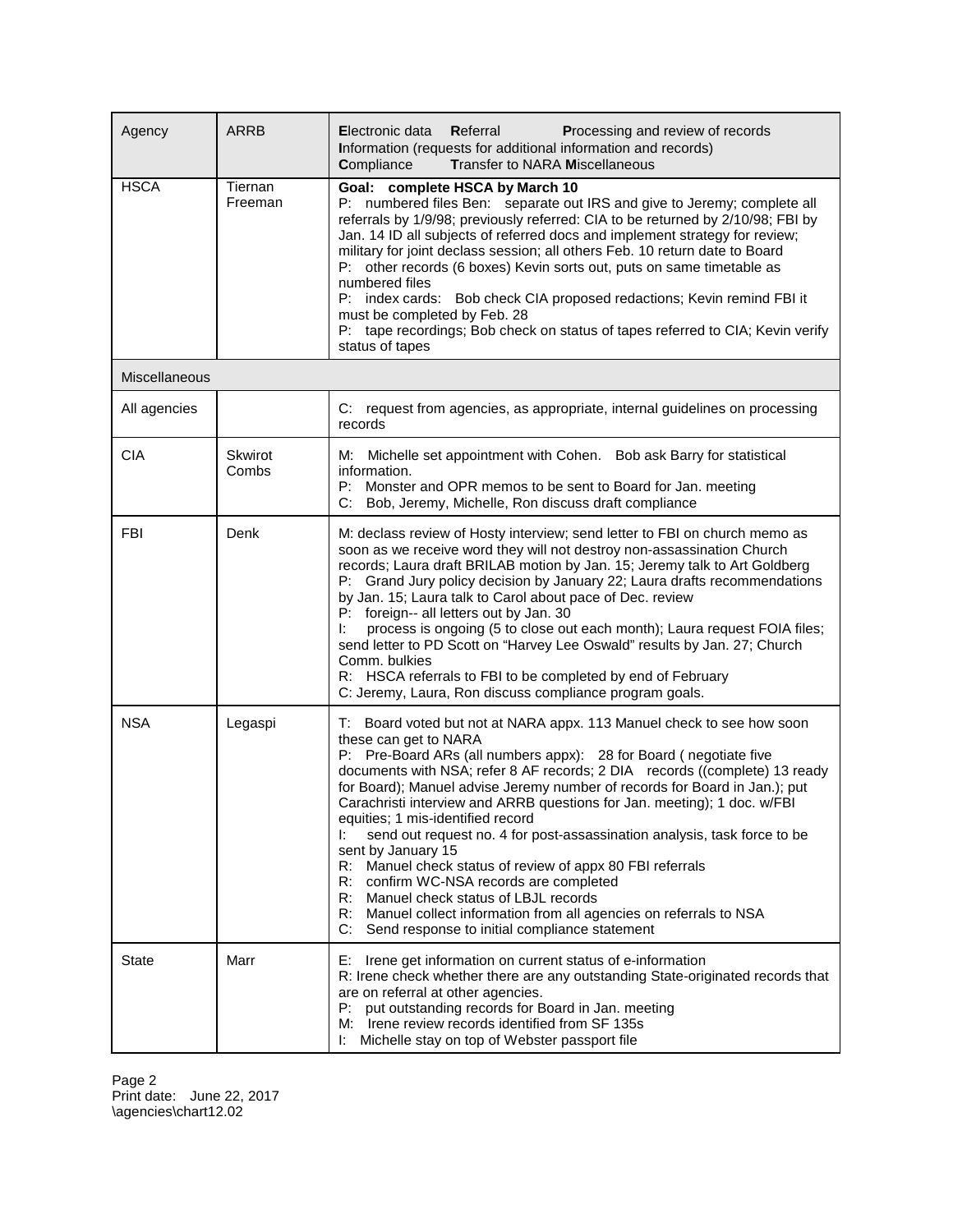| Agency               | <b>ARRB</b> | Electronic data<br>Referral<br>Processing and review of records<br>Information (requests for additional information and records)<br><b>Transfer to NARA Miscellaneous</b><br>Compliance              |
|----------------------|-------------|------------------------------------------------------------------------------------------------------------------------------------------------------------------------------------------------------|
| <b>IRS</b>           | Denk/Haron  | Jeremy schedule meeting with Linda Stiff<br>М:                                                                                                                                                       |
| <b>SSA</b>           | Denk/Haron  | C: Complete (but verify physical transfer of records to JFK collection); Have<br>IRS authorize release of Oswald employer records.                                                                   |
| <b>LOC</b>           | Haron       | C:<br>Tom request further action from Burton staff                                                                                                                                                   |
| <b>DEA</b>           | Haron       | C:<br>respond to compliance statement                                                                                                                                                                |
| <b>USSS</b>          | Combs       | Kim contact Machado about response to our comprehensive letter to<br>M:<br>Vezeris; Kim talk to Steve about Record<br>Records will be available for Jan. meeting<br>P:                               |
| Postal               | Combs       | <b>COMPLETE</b>                                                                                                                                                                                      |
| <b>GSA</b>           | Haron       | Final Compliance Statement due.<br>C:<br>M: Peter complete review of GSA files at NARA                                                                                                               |
| <b>NARA</b>          |             | М:<br>designate ARRB person to handle NARA<br>E:<br>Chet develops long-term plan to get NARA updates on all e-records; Chet<br>requests disks from numerous agencies<br>Set compliance meeting<br>C: |
|                      |             |                                                                                                                                                                                                      |
| <b>DOD</b>           |             |                                                                                                                                                                                                      |
| <b>OSD</b>           | Horne       | C:<br>awaiting compliance statement; interview J. Kester.                                                                                                                                            |
| Joint Staff          | Horne       | M:<br>Doug review records in SCIF by end of January; must process 1500 plus<br>pages (Mongoose, etc.); get JS to commit to deadline<br>C: Compliance statement reviewed and response sent.           |
| Army IRR             | Horne       | M: we are awaiting records--Doug follow-up                                                                                                                                                           |
| Army CIC             | Horne       | <b>COMPLETE</b>                                                                                                                                                                                      |
| <b>AFIP</b>          | Horne       | <b>COMPLETE</b><br>we need to prepare five RIFs                                                                                                                                                      |
| Navy/ONI/<br>Marines | Horne       | M: Doug draft follow-up letter<br>C: Navy's Final Compliance Stmt. must be reviewed; awaiting ONI Compliance<br>Statement                                                                            |
| Bethesda             | Horne       | <b>COMPLETE</b>                                                                                                                                                                                      |
| Air Force            | Horne       | E: RIF logbook<br>M: review compliance statement and then Doug makes recommendation on<br>handling AF                                                                                                |
| <b>DIA</b>           | Horne       | Doug draft letter telling DIA to process records and explain how<br>М:<br>C: Final Compliance Statement due 2/28/98                                                                                  |
| <b>DOJ</b>           |             |                                                                                                                                                                                                      |

Page 3 Print date: June 22, 2017 \agencies\chart12.02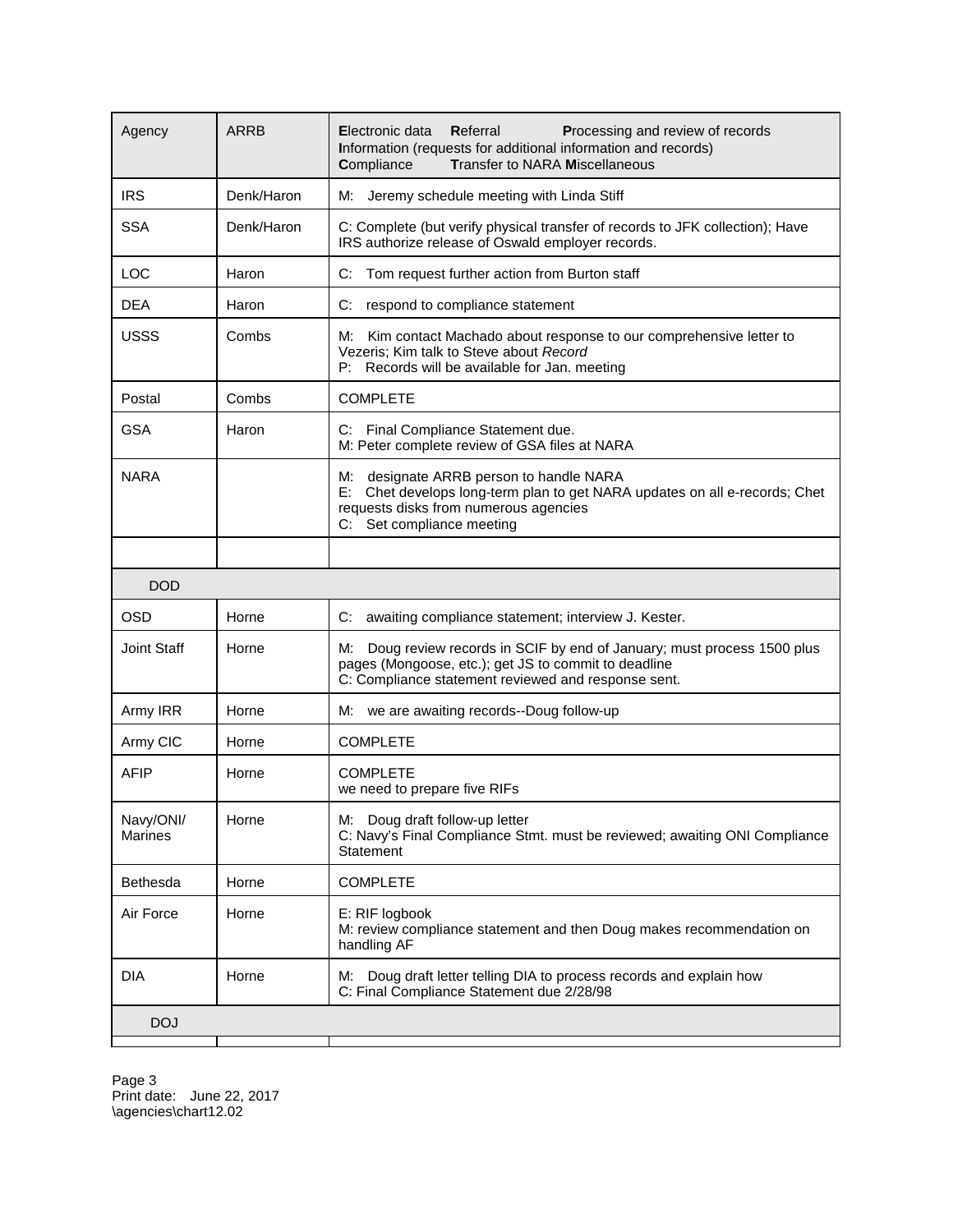| Agency             | <b>ARRB</b> | Electronic data<br>Referral<br>Processing and review of records<br>Information (requests for additional information and records)<br><b>Transfer to NARA Miscellaneous</b><br>Compliance                                                                                                                                                                                                               |
|--------------------|-------------|-------------------------------------------------------------------------------------------------------------------------------------------------------------------------------------------------------------------------------------------------------------------------------------------------------------------------------------------------------------------------------------------------------|
| <b>INS</b>         | Haron       | Ron discuss INS files with Leahy<br>M:<br>P:<br>Ron prepare NBR memo                                                                                                                                                                                                                                                                                                                                  |
| Civil              | Haron       | M: FOIA files for review.                                                                                                                                                                                                                                                                                                                                                                             |
| Civil Rights       | Haron       | <b>COMPLETE</b>                                                                                                                                                                                                                                                                                                                                                                                       |
| Criminal           | Haron       | M: Initiate review of internal security files; monitor processing of organized<br>crime records that were designated.<br>R: Laura sends final dunning letter on referrals                                                                                                                                                                                                                             |
| Leadership         | Haron       | P:<br>DOJ must complete review, creation of RIFs; Ron call Pustay                                                                                                                                                                                                                                                                                                                                     |
| <b>OLC</b>         | Haron       | M: COMPLETE (but confirm physical transfer of OLC assassination records to<br><b>JFK Collection)</b>                                                                                                                                                                                                                                                                                                  |
| <b>White House</b> |             |                                                                                                                                                                                                                                                                                                                                                                                                       |
| <b>NSC</b>         | Combs       | P: NSC completing review<br>get Ford documents out<br>R:<br>send compliance letter in January<br>C:                                                                                                                                                                                                                                                                                                   |
| <b>WHCA</b>        | Horne/Haron | M: Awaiting Final Compliance Statement and supplementary information re:<br>1963-64 WHCA organization.                                                                                                                                                                                                                                                                                                |
| <b>PFIAB</b>       | Combs       | M: Michelle continue reviewing microfiche                                                                                                                                                                                                                                                                                                                                                             |
| Treasury           |             |                                                                                                                                                                                                                                                                                                                                                                                                       |
| Main               | Haron       | P: Main needs to process files<br>C: Awaiting Compliance Statement<br>Jessica review Dillon files at NARA<br>M:                                                                                                                                                                                                                                                                                       |
| <b>ATF</b>         | Haron       | <b>COMPLETE</b>                                                                                                                                                                                                                                                                                                                                                                                       |
| Customs            | Denk        | <b>COMPLETE</b>                                                                                                                                                                                                                                                                                                                                                                                       |
| Congress           |             |                                                                                                                                                                                                                                                                                                                                                                                                       |
| <b>HUAC</b>        | Haron/Combs | M: Awaiting response from Clerk of the House re: access to records                                                                                                                                                                                                                                                                                                                                    |
| Abzug              | Haron/Combs | ditto<br>М:                                                                                                                                                                                                                                                                                                                                                                                           |
| Edwards            | HaronCombs  | М:<br>ditto                                                                                                                                                                                                                                                                                                                                                                                           |
| Pike               | Haron/Combs | Ron leads team to review Pike records; redacted records must sbe considered<br>by Review Board                                                                                                                                                                                                                                                                                                        |
| Church/SSCI        | Combs/Haron | M:<br>obtain index of records/establish working contact with Wolf<br>Bob implement plan; Kevin request LuAnn review volumes and mark other<br>P:<br>agency equities; Kevin ask Chris to prepare RIFS for unriffed records; Bob<br>apprise Barry of upcoming quick review of Church volumes needed<br>P: Awaiting additional transcripts from Church Committee<br>M: Need to locate subject card index |

Page 4 Print date: June 22, 2017 \agencies\chart12.02